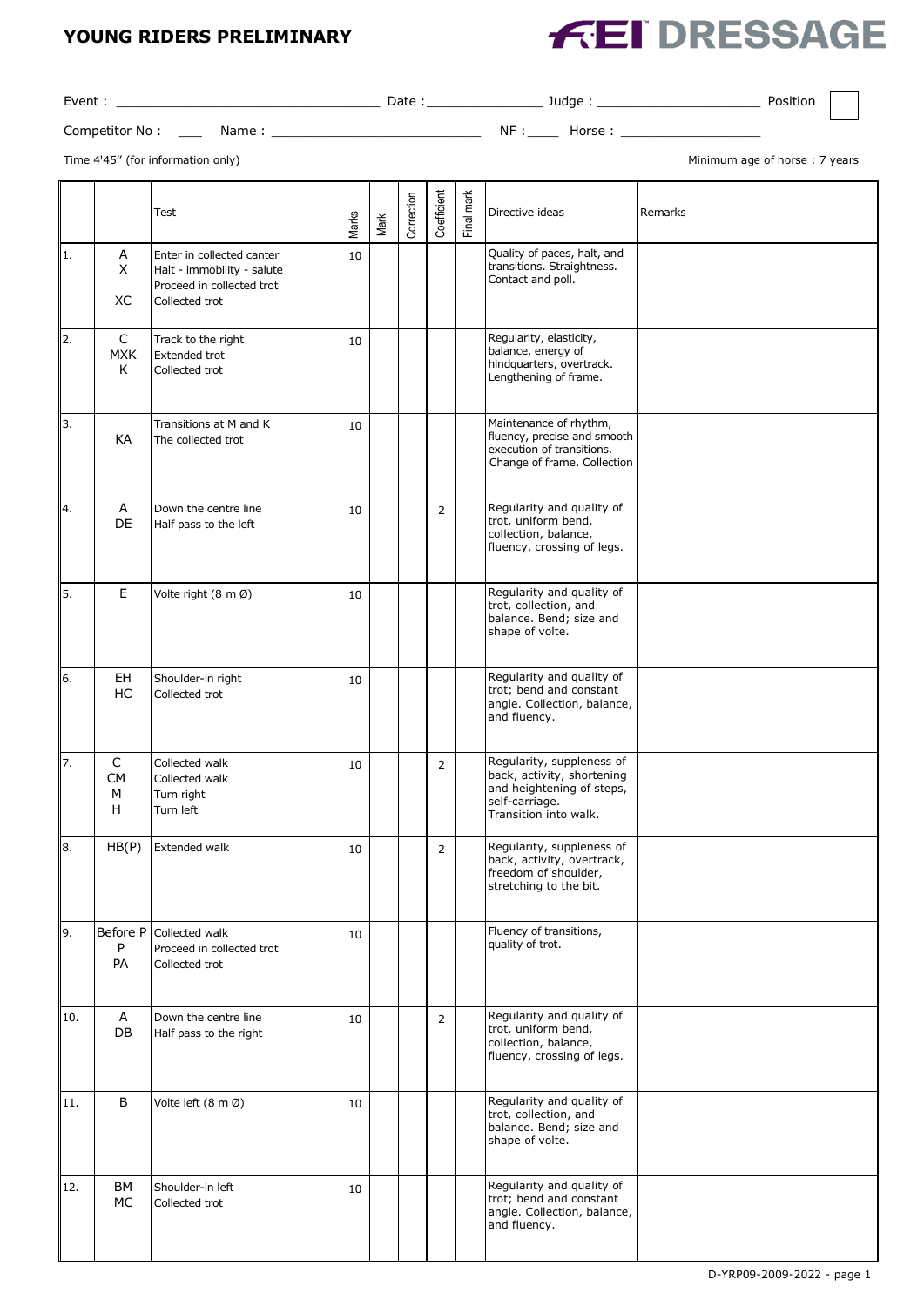# **YOUNG RIDERS PRELIMINARY**



Competitor No : \_\_\_ Name : \_\_\_\_\_\_\_\_\_\_\_\_\_\_\_\_\_\_\_\_\_\_\_\_\_\_\_ NF :\_\_\_\_ Horse : \_\_\_\_\_\_\_\_\_\_\_\_\_\_\_\_\_\_

|              |                           | Test                                                                                                    | Marks | Mark | Correction | Coefficient    | Final mark | Directive ideas                                                                                                                                            | Remarks |
|--------------|---------------------------|---------------------------------------------------------------------------------------------------------|-------|------|------------|----------------|------------|------------------------------------------------------------------------------------------------------------------------------------------------------------|---------|
| 13.          | C<br><b>CH</b>            | Proceed in collected canter left<br>Collected canter                                                    | 10    |      |            |                |            | Precise execution and<br>fluency of transition.<br>Quality of canter.                                                                                      |         |
| 14.          | HK<br>K<br><b>KAF</b>     | Medium canter<br>Collected canter<br>Collected canter                                                   | 10    |      |            |                |            | Quality of canter,<br>lengthening of strides and<br>frame. Balance, uphill<br>tendency, straightness.<br>Both transitions. Collection                      |         |
| 15.          | F                         | Proceed towards X in collected<br>canter<br>Between F&X Half pirouette to the left                      | 10    |      |            | $\overline{2}$ |            | Collection, self-carriage,<br>balance, size, flexion, and<br>bend. Correct number of<br>strides (3-4).<br>Quality of canter before<br>and after.           |         |
| 16.          | F<br><b>FAK</b>           | Flying change of leg<br>Collected canter                                                                | 10    |      |            |                |            | Correctness, balance,<br>fluency, uphill tendency,<br>straightness of flying<br>change.<br>Quality of canter before and<br>after.                          |         |
| 17.          | KX<br>X<br>I<br>C         | Half-pass to the right<br>Down the center line<br>Flying change<br>Turn left                            | 10    |      |            |                |            | Quality of canter.<br>Collection, balance, uniform<br>bend, fluency.<br>Quality of flying change.                                                          |         |
| 18.          | <b>HXF</b>                | On the diagonal 5 flying changes<br>every 4 <sup>th</sup> stride                                        | 10    |      |            |                |            | Correctness, balance,<br>fluency, uphill tendency,<br>straightness.<br>Quality of canter before<br>and after.                                              |         |
| 19.          | <b>FAK</b><br>K           | Collected canter<br>Proceed towards X in collected<br>canter<br>Between K&X Half pirouette to the right | 10    |      |            | 2              |            | Collection, self-carriage,<br>balance, size, flexion, and<br>bend. Correct number of<br>strides (3-4).<br>Quality of canter before<br>and after.           |         |
| 20.          | Κ<br><b>KAF</b>           | Flying change of leg<br>Collected canter                                                                | 10    |      |            |                |            | Correctness, balance,<br>fluency, uphill tendency,<br>straightness of flying change.<br>Quality of canter before and<br>after.                             |         |
| 21.          | <b>FX</b><br>Χ<br>Ι.<br>C | Half-pass to the left<br>Down the center line<br>Flying change<br>Turn right                            | 10    |      |            |                |            | Quality of canter.<br>Collection, balance, uniform<br>bend, fluency.<br>Quality of flying change.                                                          |         |
| 22.          | <b>MXK</b>                | <b>Extended canter</b>                                                                                  | 10    |      |            |                |            | Quality of canter, impulsion,<br>lengthening of strides and<br>frame. Balance, uphill<br>tendency, straightness.<br>Differentiation from medium<br>canter. |         |
| 23.          | K<br>КA                   | Collected canter and<br>flying change of leg<br>Collected canter                                        | 10    |      |            |                |            | Quality of flying change<br>on diagonal.<br>Precise, smooth<br>execution of transition.<br>Collection.                                                     |         |
| 24.          | A<br>X                    | Down centre line<br>Halt - immobility - salute                                                          | 10    |      |            |                |            | Quality of pace, halt and<br>transition. Straightness.<br>Contact and poll.                                                                                |         |
|              |                           | Leave arena at A in walk on a long<br>rein                                                              |       |      |            |                |            |                                                                                                                                                            |         |
| <b>Total</b> |                           |                                                                                                         | 300   |      |            |                |            |                                                                                                                                                            |         |